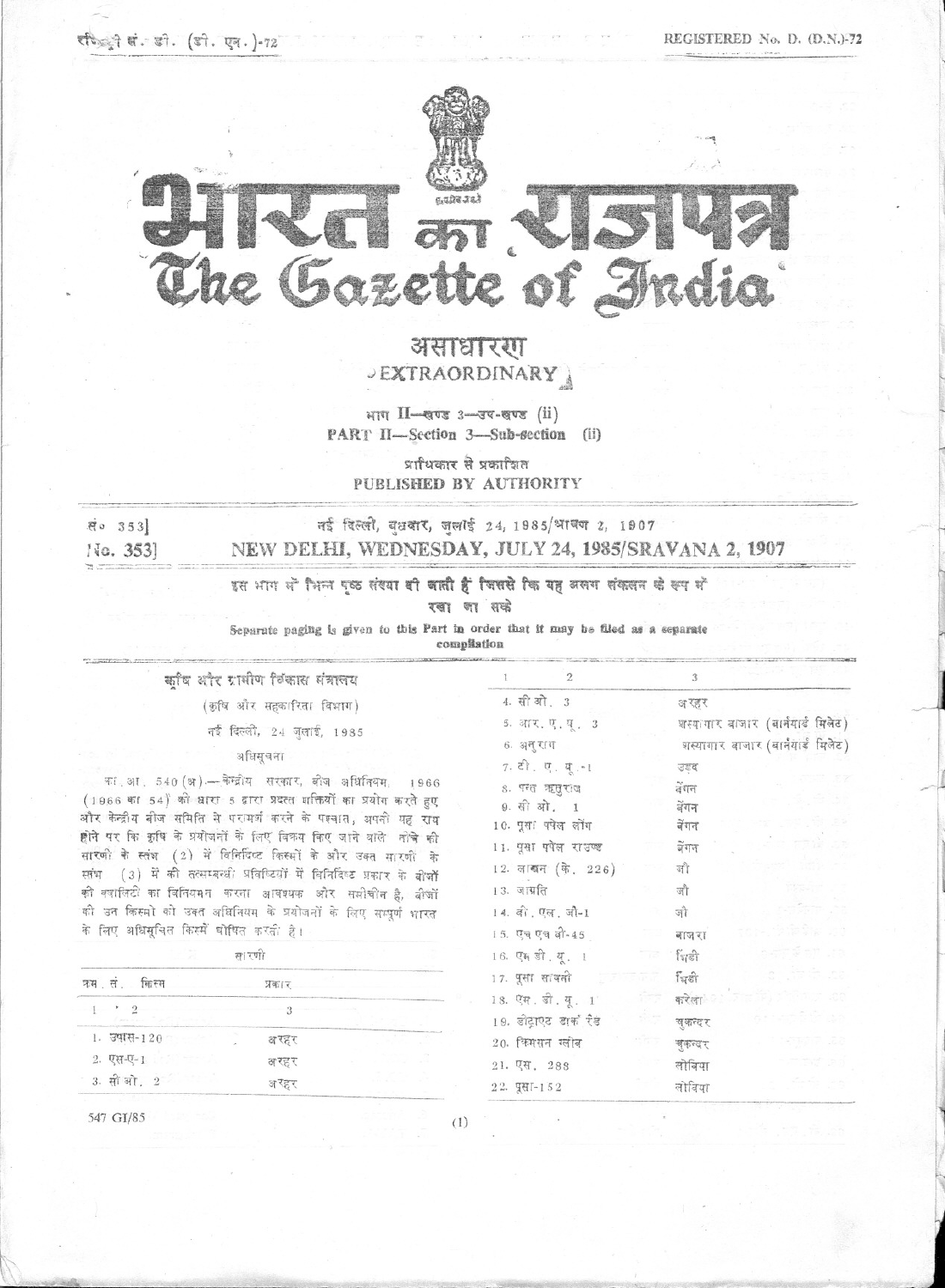## THE GAZETTE OF INDIA : EXTRAORDINARY [PART II-SEC. 3(m)]

| I<br>$\mathbf{2}$             | 3                            | $\mathbf{2}$                   | $\sqrt{3}$                                                                                                                            |
|-------------------------------|------------------------------|--------------------------------|---------------------------------------------------------------------------------------------------------------------------------------|
| $23.$ के-2                    | मिर्च                        | 70.79                          | बरी                                                                                                                                   |
| 24. एम ही यू.-1               | ਸਿਥੰ                         | 71. एस पी वी-297               | बरी                                                                                                                                   |
| 25. बी. सी. 761               | कपास                         | 72. स्वॉसी (एस.पी. बी. 504)    | बरी                                                                                                                                   |
| 26. गोदाबरी (एनएचएच-1)        | कपाम                         | (आरएस बी-9 आर)                 |                                                                                                                                       |
| 27. एफ. 286                   | कपास                         | 73. एस बी-905                  | चरी                                                                                                                                   |
| $2s$ . लक्ष्मी                | कपास                         | 74. एस पी बी-96                | बरी                                                                                                                                   |
| 29. एन. एच. 239               | कपास                         | 75. एस पी वी 245               | बरो                                                                                                                                   |
| 30. प्राइड आफ इन्डिया         | बंदगोभी                      | 76. सी ओ. 21                   | बरी                                                                                                                                   |
| 31. गोल्डन एकड़               | बंदगोभी                      | 77. सी ओ 22                    | बरी                                                                                                                                   |
| 32. पूसा द्रम हेड             | बंदगोभी                      | 78. पन्त बहार                  | टमाटर                                                                                                                                 |
| 33. नान्टीज                   | गाजर                         | 79. पी. के. एम. 1              | उनास्त                                                                                                                                |
| 34. अर्लो नान्टीज             | गाजर                         | 80. पूसा रूबी                  | टमाटर                                                                                                                                 |
| 35. जी. ए. यू.-डी.-1          | धराफ (त्रिसामोगाने भोन्टानस) | 81. पूसा अलों डवाफें           | टमाटर                                                                                                                                 |
| 36. पूसा-244                  | चना                          | <b>82.</b> सो ओ 2.             | टेपियोका                                                                                                                              |
| 37. पूसा 256                  | चना                          | 83. एच यू डब्ल्यू 206          | गेहं                                                                                                                                  |
| 38. जिल्ला                    | म् गफली                      | ९४. इल्यूएच-291                | गेहं                                                                                                                                  |
| 39 यूएफ. 70.103               | म् गफली                      | 35. पी. बी. दरुख् .-34         | गेहं                                                                                                                                  |
| 40. टी ऐम बी-7                | म् गफली                      | 86. राज-2184                   | गेहं                                                                                                                                  |
| 41. सीओ, 2                    | मूंग.                        | 87. एज़ ही 2329                | गेहं                                                                                                                                  |
| 42. सी ओ. 3                   | म्ंग                         | 88. प्रगति (ही डब्ल्गू आर-39)  | गेहूं                                                                                                                                 |
| 43. जे आरओ, -3690             | पटसन टोसा                    | 89. डब्ल्यू एल 2265            | गेहूं                                                                                                                                 |
| 44. जवाहर अलसी-23             |                              | 90. तबा 267                    | गेहं                                                                                                                                  |
| (एस पी एस 23-10)              | अलसी                         |                                |                                                                                                                                       |
| 45. गरिमा (एल एच सी के-39)    | अलसी                         |                                | [लं. 17-3 85-एल ही-4]                                                                                                                 |
|                               |                              |                                | आर. के. श्रीयास्तव, संयुक्त सचिव                                                                                                      |
|                               |                              |                                |                                                                                                                                       |
| $46.$ शुध्रा (एल एच सी के-21) | अलसी                         |                                |                                                                                                                                       |
| 47. श्वेता (एल एच सी के-131)  | अलसी                         |                                | MINISTRY OF AGRICULTURE & RURAL<br>DEVELOPMENT                                                                                        |
| 48. एल एल कम्पोजिट-3          | लुसन                         |                                |                                                                                                                                       |
| $49.$ डी इ-11                 | जिमीकन्द                     |                                | (Department of Agriculture & Cooperation)                                                                                             |
| $50.$ सी ओ, 2                 | लेब-लेब (मोचाई)              |                                | New Delhi, the 24th July, 1985                                                                                                        |
| 51. सीओ, 8                    | लेब-लेब                      |                                | <b>NOTIFICATION</b>                                                                                                                   |
| 52. फार्म समेरी               | मकई                          |                                | S.O. 540 (E):-In exercise of the powers conferred by sec-<br>tion 5 of the Soeds Act, 1966 (54 of 1966), the Central Govern-          |
| 53. ऊसर-1                     | ञ्जान                        |                                | ment, after consultation with the Central Seed Committee,                                                                             |
| 54. बी. के. 79                | धान                          |                                | being of opinion that it is necessary and expedient to regulate                                                                       |
| 55. वी. एल. वान 206           | धान                          |                                | the quality of the seeds of the varieties specified in column $(2)$<br>of the Table below of the kinds specified in the corresponding |
| 56. बीएल धान-16               | धान                          |                                | entries in column (3) of the said Table, to be sold for the pur-                                                                      |
| 57. पोन्नी (महसूरी)           | धान                          |                                | poses of agriculture, hereby declares the said varieties of seeds                                                                     |
| 58. अम्बिका                   | धान                          | of the said Act.               | to be the notified varieties for the whole of India for the purposes                                                                  |
| 59. पानबेल-1                  | প্ৰান                        |                                |                                                                                                                                       |
| 60. अाई जी पी.-137            | क्षान                        |                                | TABLE                                                                                                                                 |
| 61. एस के एल-6                | धान                          | Variety<br>SI.                 | Kind .                                                                                                                                |
| 62. सी ओ. 2                   | पानाइवाराग                   | No.                            |                                                                                                                                       |
| 63. रत्नागिरि (पी आर 1044)    | रागी                         | $\overline{2}$<br>$\mathbf{1}$ | 3                                                                                                                                     |
| 64. पी ई एस-110               | रागो                         | 1. Upas-120                    | Arhar (Red gram).                                                                                                                     |
| 65. पाइयू र-1                 | रागी                         | 2. SA-1.                       | Arhar (Red gram).                                                                                                                     |
| $66.$ इन्डाफ-5                | रागी                         | 3. CO.2.                       | Arhar (Red gram).                                                                                                                     |
| 67. सी ओ, 2                   | तोरई                         | 4. CO. 3.                      | Arhar (Red gram).                                                                                                                     |
| 68. मनेट्टा (ईसी 2587)        | सोयाबीन                      | 5. RAU-3.<br>6. Anurag.        | Barnyard Millets.<br>Barnyard Millets.                                                                                                |

 $\sqrt{2}$